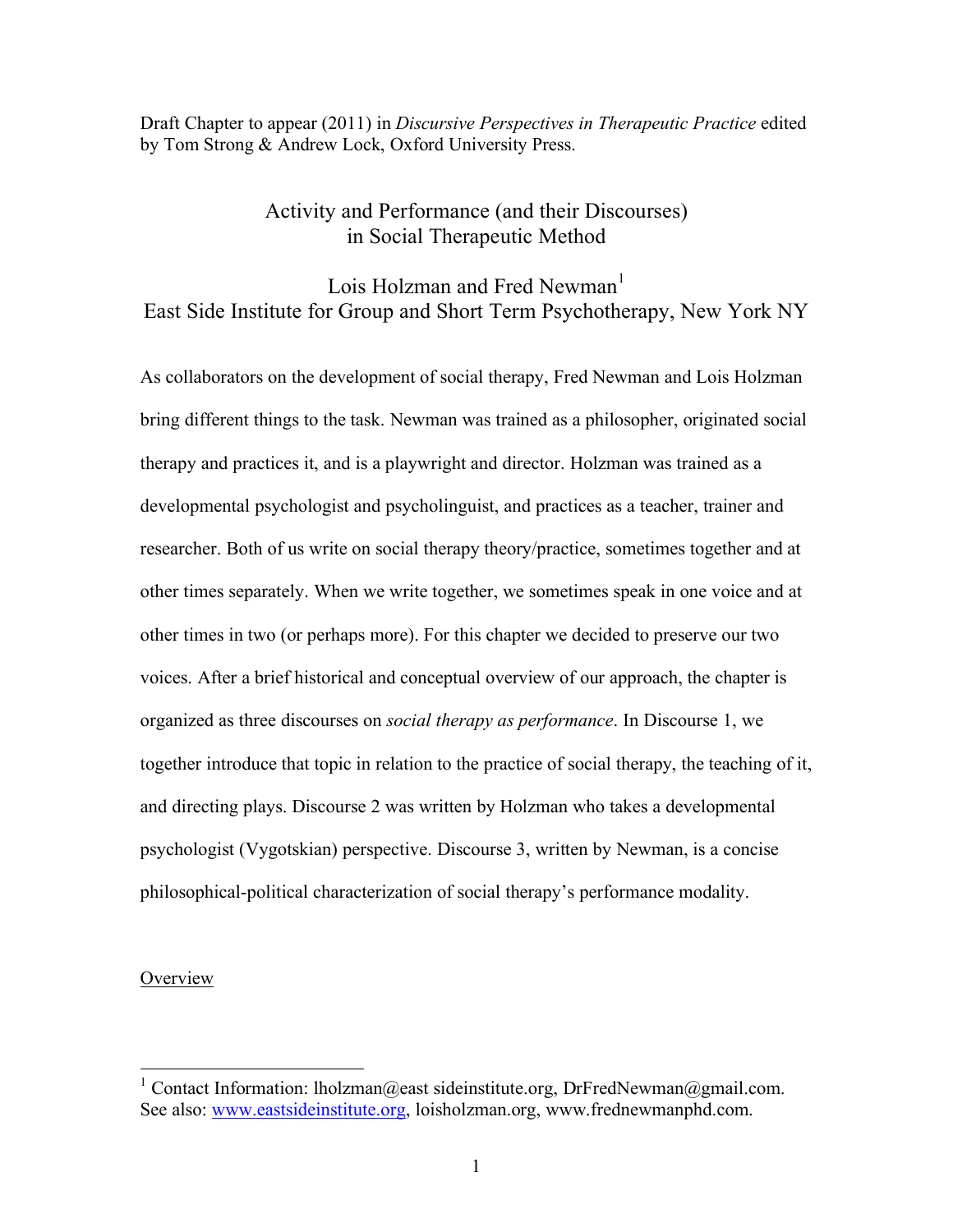Social therapy (or the broader practice/theory of social therapeutics) is an approach to human development and learning at the leading edge of the critical and postmodernist movements in psychology. It challenges, in practice and theory, many of psychology's and psychiatry's presuppositions about persons; therapy, the therapeutic relationship and therapeutic discourse; illness, cure and treatment; emotions and cognition; and mind, body and brain. This orientation locates social therapy within the diverse grouping of non-medical model approaches that identify as discursive, collaborative and/or social constructionist.

Social therapy was introduced in the 1970s by philosopher and lay therapist Fred Newman. Since then it has continuously been developed by Newman and developmental psychologist Lois Holzman into a practical human development methodology (social therapeutics) with broad application in the myriad of settings that children, youth and adults create and inhabit. As a psychotherapy, it is a positive, relational approach with special focus on emotional development and group creativity. While philosophically informed, social therapy is a practically oriented method in which human beings are related to as creators of their culture and ensemble performers of their lives (Holzman & Mendez 2003; Newman & Holzman 2006/1996).

Developed outside of academia at the East Side Institute for Group and Short Term Psychotherapy in New York, social therapy has been practiced since the mid-1970s in social therapy centers, clinics, schools, hospitals and social service organizations in the US and, increasingly, abroad. As a method for social-emotional growth and learning, the social therapeutic approach has impacted on education in school and outside of school, and youth development (Feldman & Silverman 2004; Holzman 1997, 2000, 2009;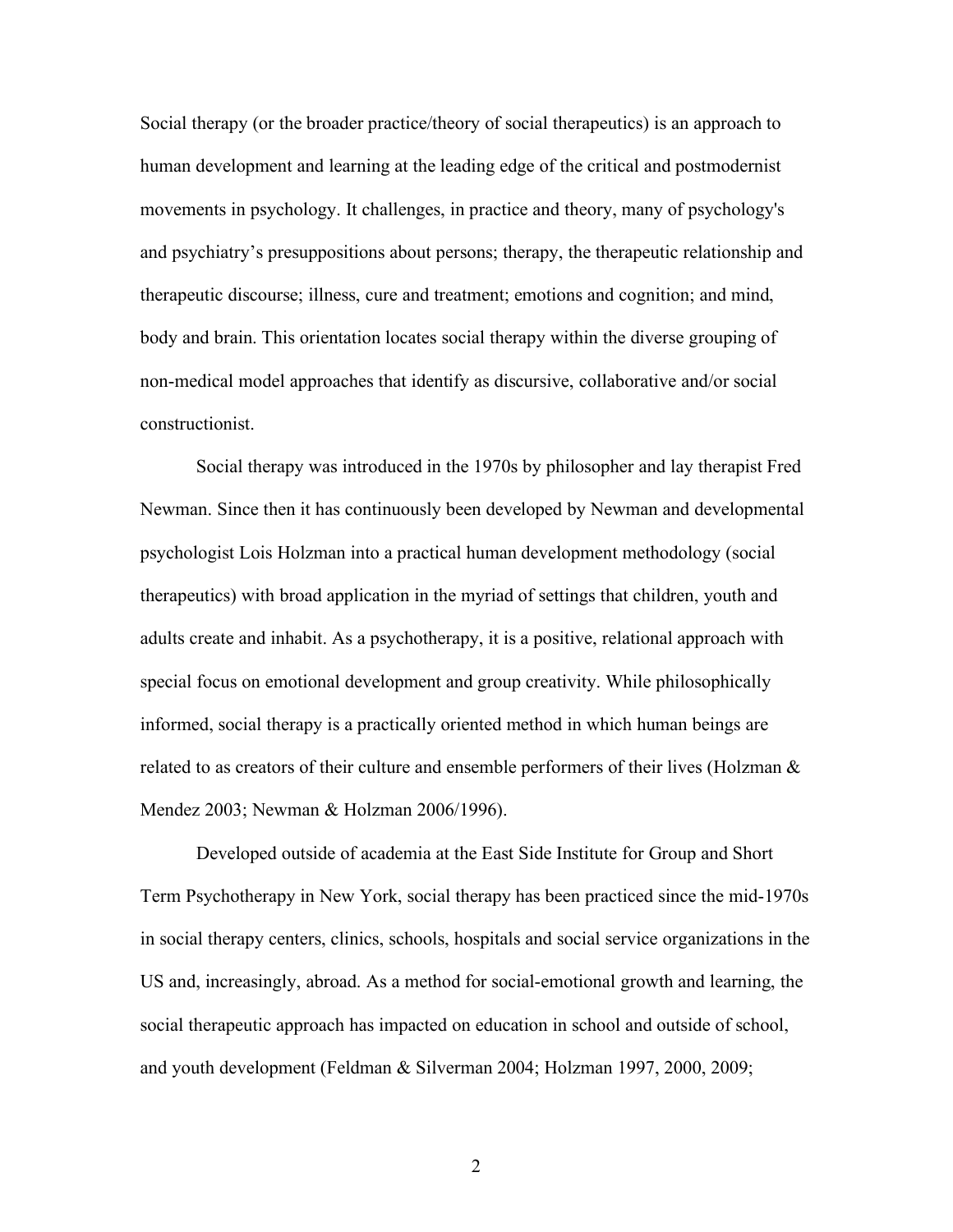Lobman 2005, 2010; Sabo 2007); on training and practice in medicine and healthcare (Massad 2003); and on organizational development and executive leadership (Holzman 2009; Salit 2003).

While several intellectual traditions have informed the social therapeutic approach as it has evolved since the late 1970s, the conceptual frameworks of Karl Marx, Lev Vygotsky and Ludwig Wittgenstein have been most influential. Their writings have helped us to understand both the potential for ordinary people to effect radical social change and the subjective constraints that need to be engaged so as to actualize this potential. Social therapy has evolved as an unorthodox synthesis of these three seminal thinkers.

Marx. In the works of Karl Marx, one finds a radically social humanism and methodology, especially in his early writings (for example, *Economic and Philosophical Manuscripts* and *The German Ideology*). More than his political economy, it is this that has influenced and inspired the development of social therapy (Newman 2000b; Newman & Holzman 2003). For Marx, human beings are first and foremost social beings. He posited that both human activity and human mind are social, not just in their origins but in their content. Methodologically, the transformation of the world and of ourselves as human beings is one and the same task: "The coincidence of the changing of circumstances and of human activity or self-changing can be conceived and rationally understood only as *revolutionary practice*" [revolutionary, practical-critical activity"](Marx & Engels 1974, p. 121). It is this capacity that makes individual and species development possible.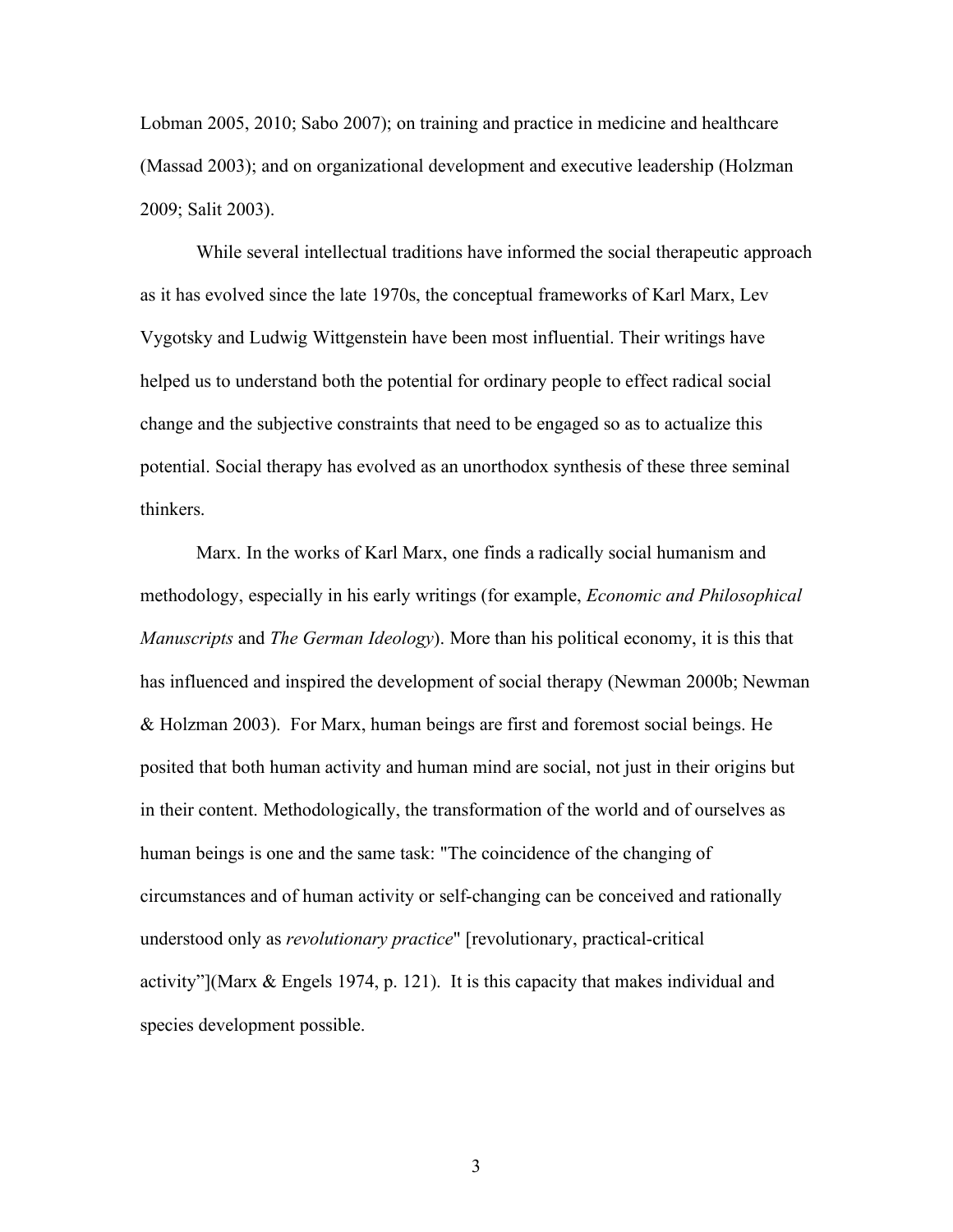Vygotsky. Vygotsky brought Marx's insights to bear on the practical question of how human beings learn and develop (Vygotsky 1978, 1987). It is human activity (qualitative and transformative) and not behavior change (particularistic and cumulative) that is the unique feature of human individual, cultural and species development (Newman & Holzman 1993). Human beings do not merely respond to stimuli, acquire societally determined and useful skills, and adapt to the determining environment. The uniqueness of human social life is that we ourselves transform the determining circumstances.

Vygotsky's departure from traditional psychology's understanding of development—that it is not an individual accomplishment but a *socio-cultural activity* helped us to see more clearly how our therapeutic and educational practices worked. His writings on cognitive development, play and language in early childhood have great relevance to emotional growth at all ages. Children learn and develop, according to Vygotsky through being related to as beyond themselves, and being supported to play or perform, "a head taller" than they are. We take Vygotsky to be a forerunner to a new *psychology of becoming*, in which people experience the social nature of their existence and the power of collective creative activity in the process of making new tools for growth (Holzman 2009, 2010; Newman & Holzman 1993).

Wittgenstein. Ludwig Wittgenstein challenged the foundations of philosophy, psychology and linguistics. His was a radically new method of doing philosophy without foundations, theses, premises, generalizations or abstractions. Especially important to how social therapy relates to emotional life is how Wittgenstein exposed the "pathology" embedded in language and in accepted conceptions of language, thoughts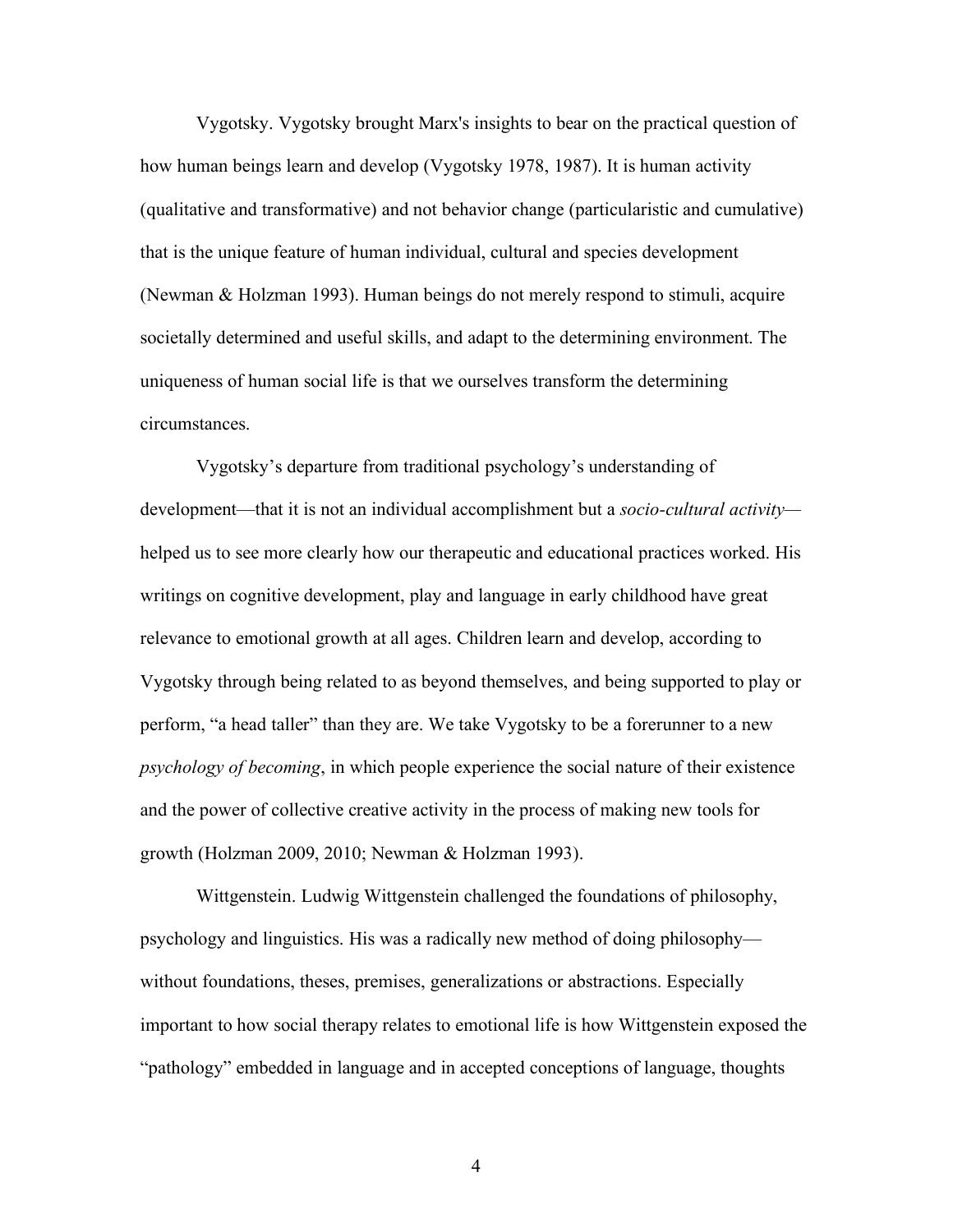and emotions. His work can be seen not only as therapy for philosophers (as some have noted, e.g., Baker 1992; van der Merwe & Voestermans 1995) but also for ordinary people. For, by virtue of the complicated network of social, communicative institutions that have evolved since human beings invented language, versions of philosophical pathologies permeate everyday life and create intellectual-emotional muddles. In *Unscientific Psychology: A Cultural-Performatory Approach to Understanding Human Life* (2006/1996), we put it this way:

His self-appointed task was to cure philosophy of its illness. (Ours, as we will try to show, is closer to curing "illness" of its philosophy.) We are all sick people, says Wittgenstein. No small part of what makes us sick is *how*  we think (related in complicated ways to what we think and, even more fundamentally, to *that* we think or *whether* we think), especially how (that or whether) we think about thinking and other so-called mental processes and/or objects—something which we (the authors) think we (members of our culture) do much more than many of us like to think! It gets us into intellectual-emotional muddles, confusions, traps, narrow spaces; it torments and bewilders us; it gives us "mental cramps." We seek causes, correspondences, rules, parallels, generalities, theories, interpretations, explanations for our thoughts, words and verbal deeds (often, even when we are not trying to or trying not to). But what if, Wittgenstein asks, there are none? (Newman & Holzman 2006/1996, p. 174).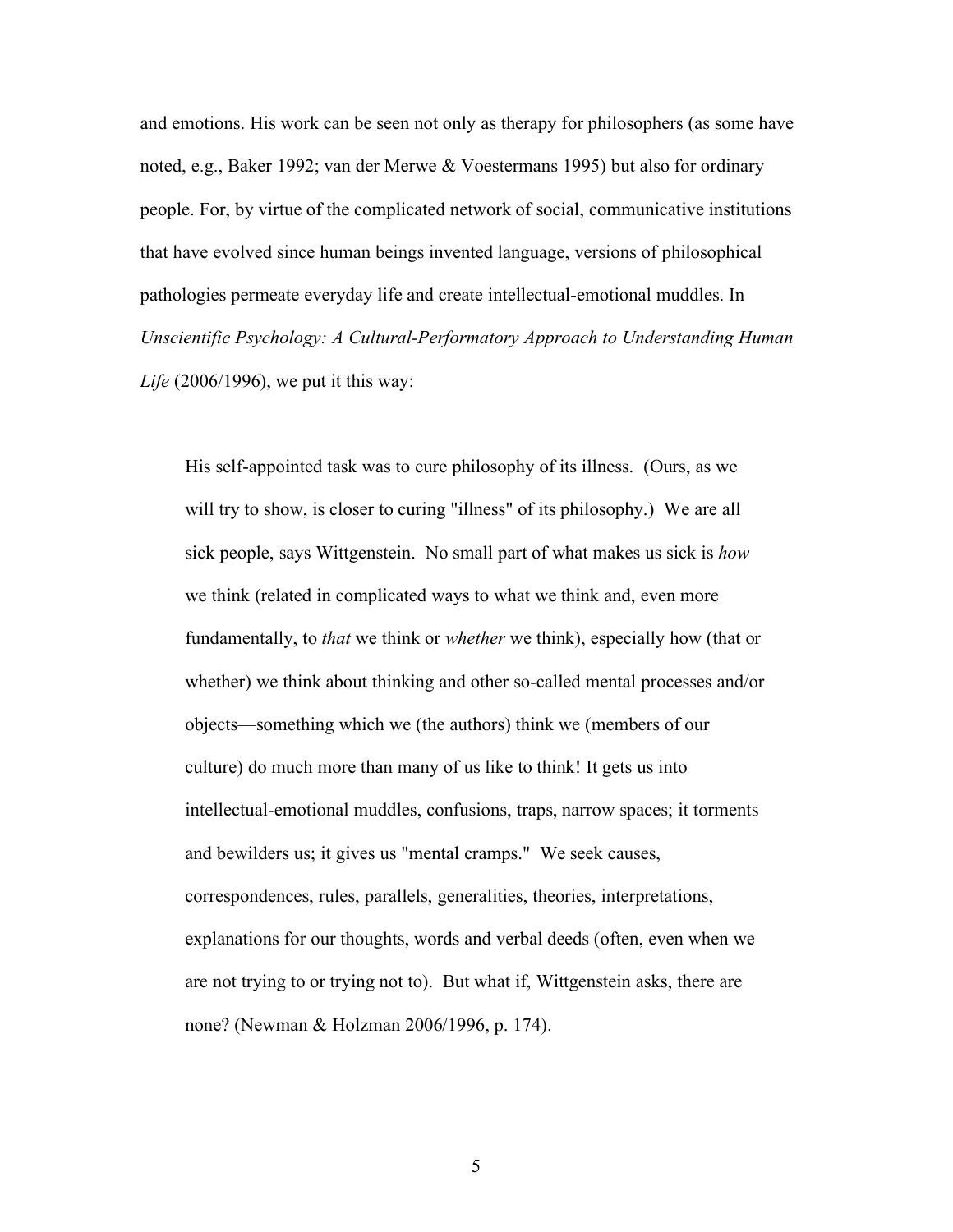Indeed. Nearly all therapies, whether Freudian, neo-Freudian or cognitive-behavioral, begin with the assumption that certain kinds of physical acts of the individual have a causal connection to certain kinds of mental acts of the individual. Social therapy does not. Instead, inspired by Vygotsky, but developed well beyond his writings (which were not therapeutic), social therapy works with the notion that there is not so much a connection but a *non-causal connectedness* between so-called mental acts and physical activity. Vygotsky's word for this (translated from Russian into English) is "completion" (Vygotsky 1987). His radical challenge to both pictorial and pragmatic views of language, and the understandings of the thought-language relationship that follow from these views, was that thoughts are completed—not expressed—in speaking (and other actions).

The structure of speech is not simply the mirror image of the structure of thought. It cannot, therefore, be placed on thought like clothes off a rack. Speech does not merely serve as the expression of developed thought. Thought is restructured as it is transformed into speech. It is not expressed but completed in the word. (Vygotsky 1987, p. 251)

This non-expressionist conception of thinking/speaking as a dialectal unity (a non-causal connectedness) is, theoretically, in the best sense of the word, at the very core of social therapy. Causal connection, or what is known in the philosophy of science as deductive connection, is what social therapy has tried to move beyond in finding a foundation for a genuinely humanistic therapy.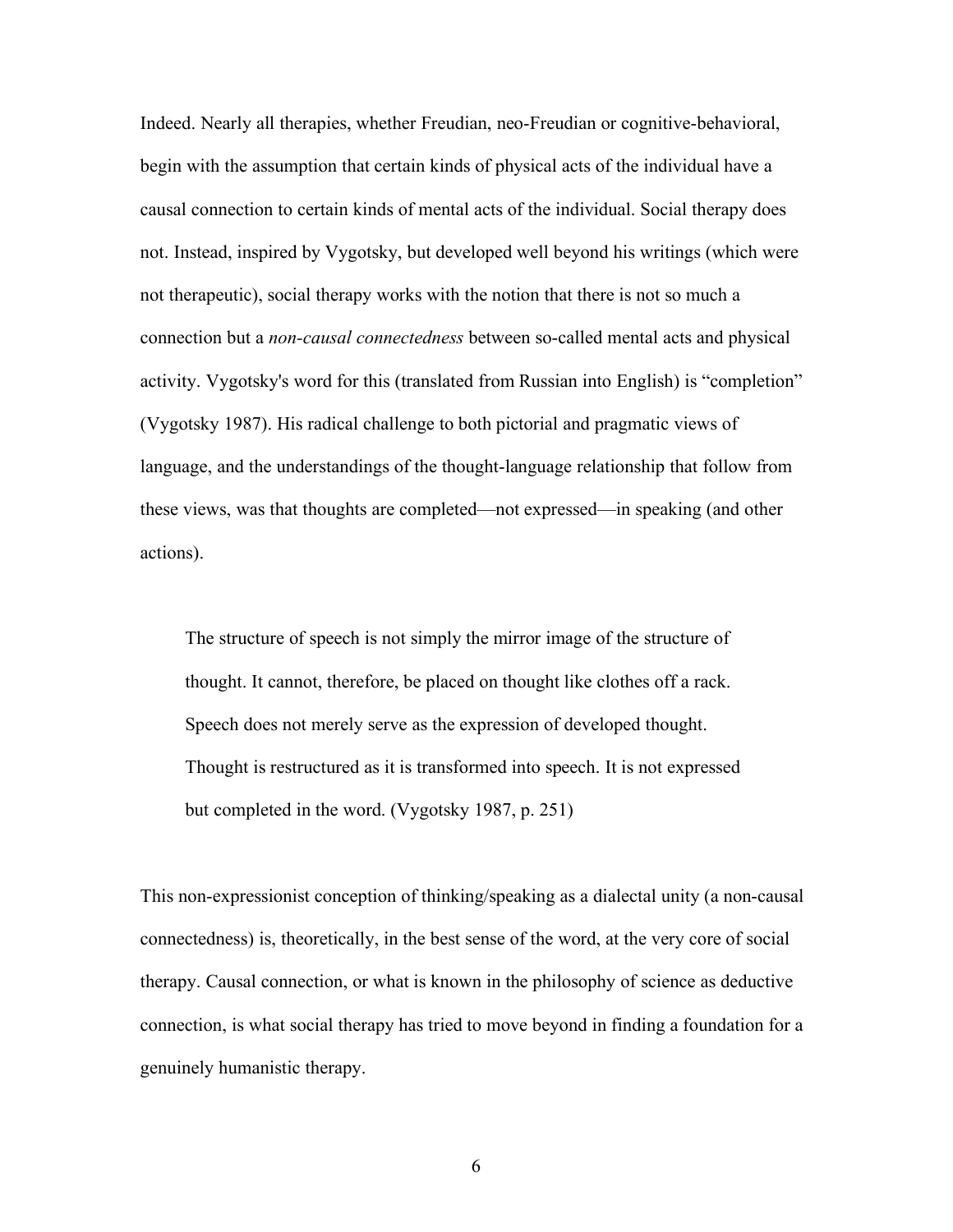# Discourse 1

# by Holzman and Newman

While social therapy can be counted among the discursive therapies, it is historically (and discursively) rooted in an activity theoretic and a performance ontology. Marx's understanding of activity and dialectics has been important in the development of social therapy since its beginnings over three decades ago, followed closely by Vygotsky's application of these aspects of Marx to psychology (especially human development and learning and the role of play in both). Performance, and more generally the language of the theatre, began to occupy a prominent place in our work a bit later, about twenty years ago. The creativity that is entailed in both activity (and its discourse) and performance (and its discourse)—as radically humanistic methodologies—has a particular intellectual and political appeal to us that "discourse" and "talk" talk do not. (Both of us have studied language, discourse, talk, communication, conversation, etc. fairly extensively— Holzman within the discipline of linguistics/psycholinguistics and Newman within the discipline of philosophy of language/science.)

With that said, social therapy is the social-cultural-historical activity of groupings of people collectively creating environments in which they can and do perform therapy. They create both the environment and the performance simultaneously. Therapeutic talk, in social therapy as in all discursive therapies, begins as individuals telling their stories. The work of social therapy is to transform the culturally and institutionally overdetermined psychological and truth-referential environment-and-talk into a "theatre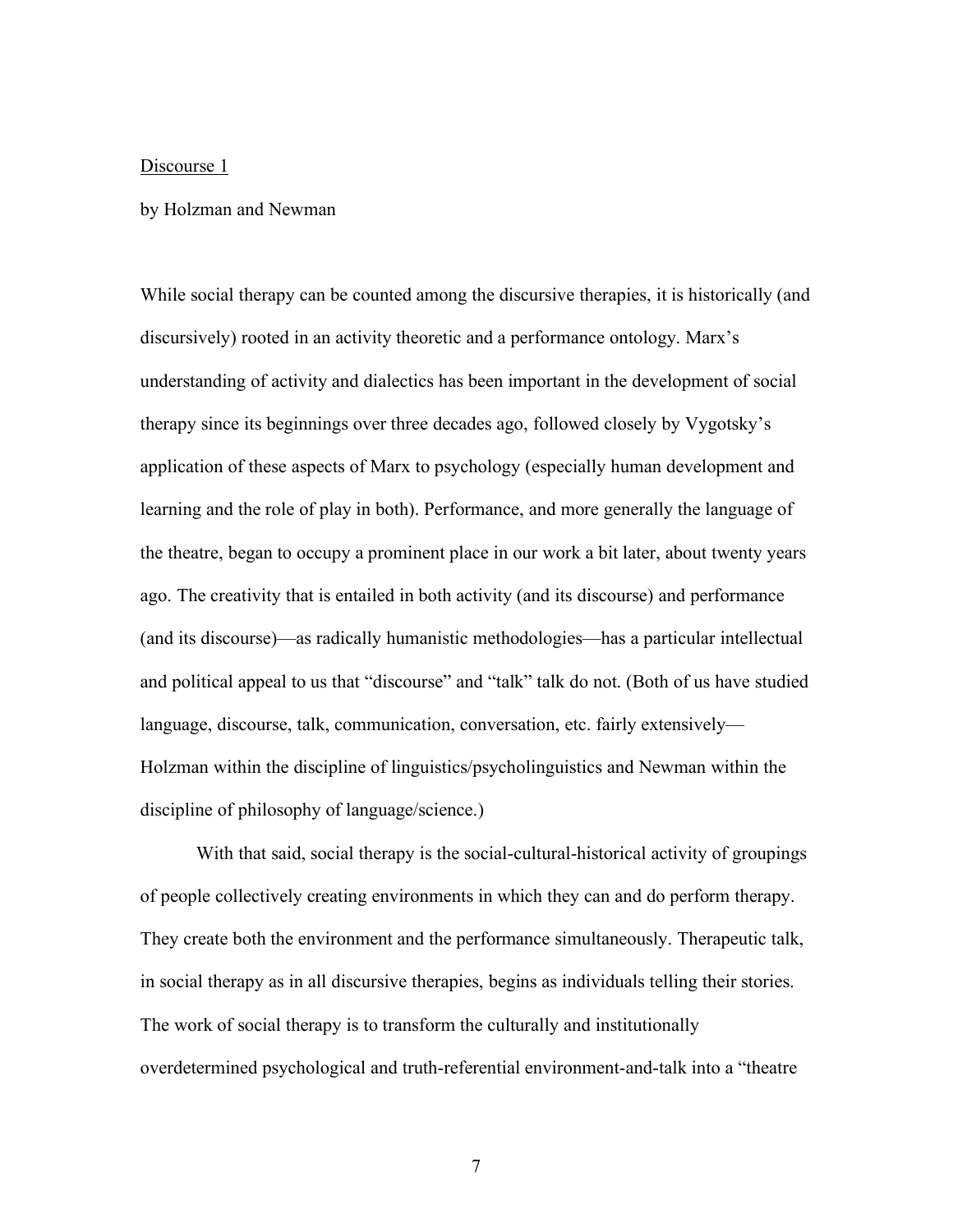without a stage" upon which the therapy group, qua group, creates a play (in this case, their therapy play).

Why? Because we are interested in human development and engage in activities that we believe help people to grow and transform qualitatively. Theatre and therapy can be developmental/transformative because both are opportunities for people to experience life in new ways, in ways other than those we have been socialized to—i.e., without a problem-solution or conflict resolution paradigm, but rather seeing life's uncertainty and unknowability.

Newman is a playwright who has written over thirty plays and directed many of them, as well as those of the late avant-garde East German playwright Heiner Müller. As therapist and theatre person, he has a particular take on the social therapy play (which is, perhaps, applicable more generally to the theatricality of therapy and the therapeutics of theatre).

Let's hear from him:

"I try to create plays at which my ideal audience member walks out of the play and says, 'What in the hell was that?' I've been doing group therapy for 35-40 years now and, as far as I can tell, that's what the people whom I work with walk out of every session saying. Because every session is a play. It's a play that we create together. Sometimes people walk out and say, 'Oh I got it,' and then someone else from the group usually helps me by saying, 'What are you talking about? What do you mean you got it? If you got, you don't get it.'

That human process of not just questioning ourselves, but of *not knowing*—of allowing ourselves to stop thinking that we know what's going on, and instead simply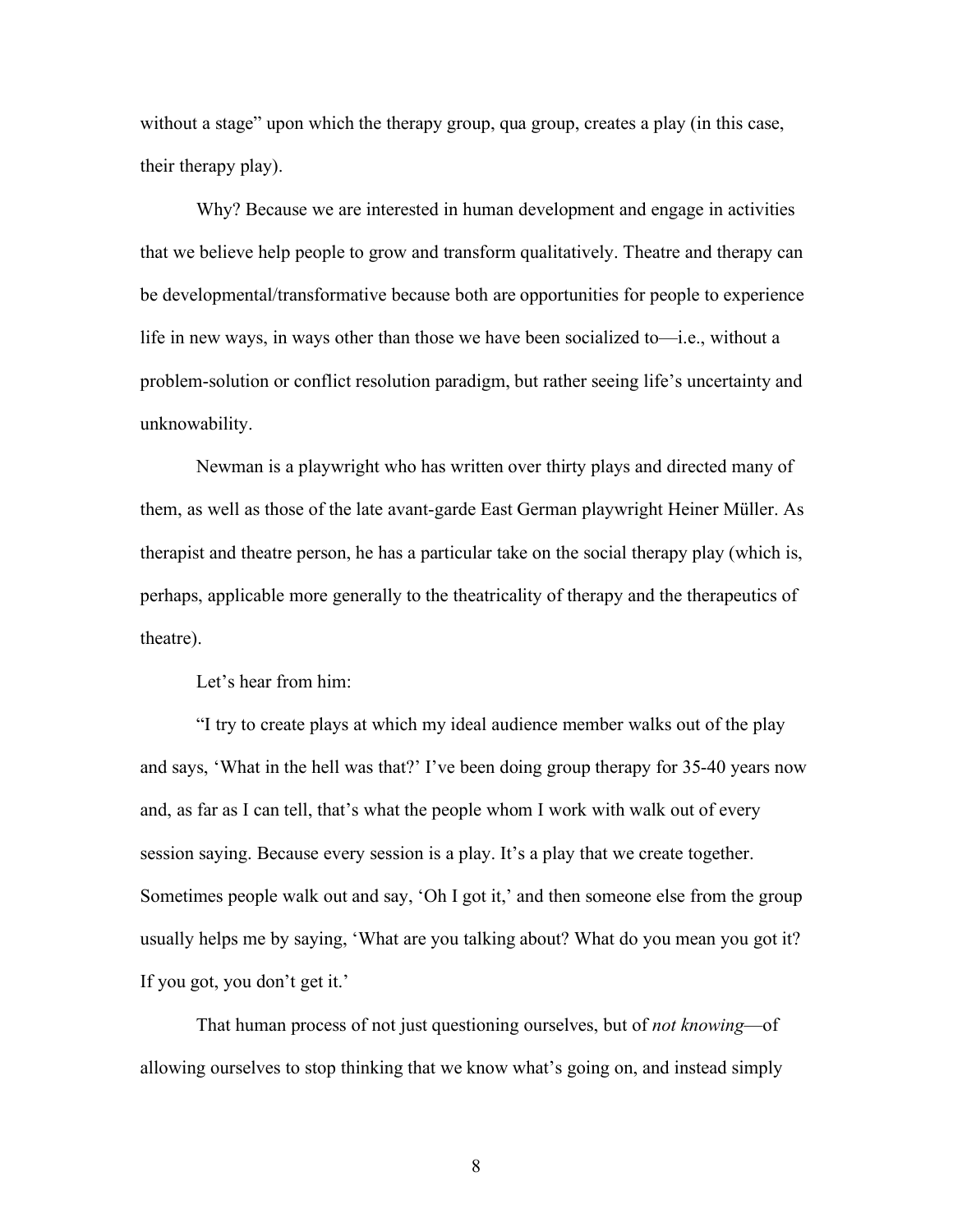have the kind of social experience that is poetic and growthful and developmental makes us more human."

What is a poetic and growthful and developmental social experience? Over the years we have come to identify it in simple (to say, not to do) terms—it is the activity of creating something new out of what exists. This is not, we suspect, very controversial. Where it becomes so, in our experience, is in the nature of "what exists" and what is usable to create with. In therapy, what exists is what people bring to each session, which is typically their problems, pain, hurt, victimization, depression, insecurity, fears, and so on (inseparable from their ways of talking and their stories about them). The social therapeutic task is to create something out of all this ugly stuff, to transform it—not narratively but performatorily. The difference is, we believe, big. Social therapists are not working with clients to make the ugliness go away or to create a prettier or better story of their lives. They are, instead, working with clients to give their ugliness/their stories to the group as material with which to create the therapy (play).

Newman and I have discussed this distinction relative to theories of language and therapeutic approaches (see Holzman, 2009; Newman, 2000a; Newman & Holzman, 1999; Newman & Holzman, 2006/1996). Here we use some of our experiences to highlight the performatory nature of therapeutic creativity as we understand it in our work.

First, Newman's experience directing Heiner Müller's *Hamletmachine* sparks some comparisons with doing social therapy.

"In the play Müller writes of 'lugging his overweight brain'—a beautiful, if ghastly, poetic image. Postmodernism, the overly intellectualized effort to move beyond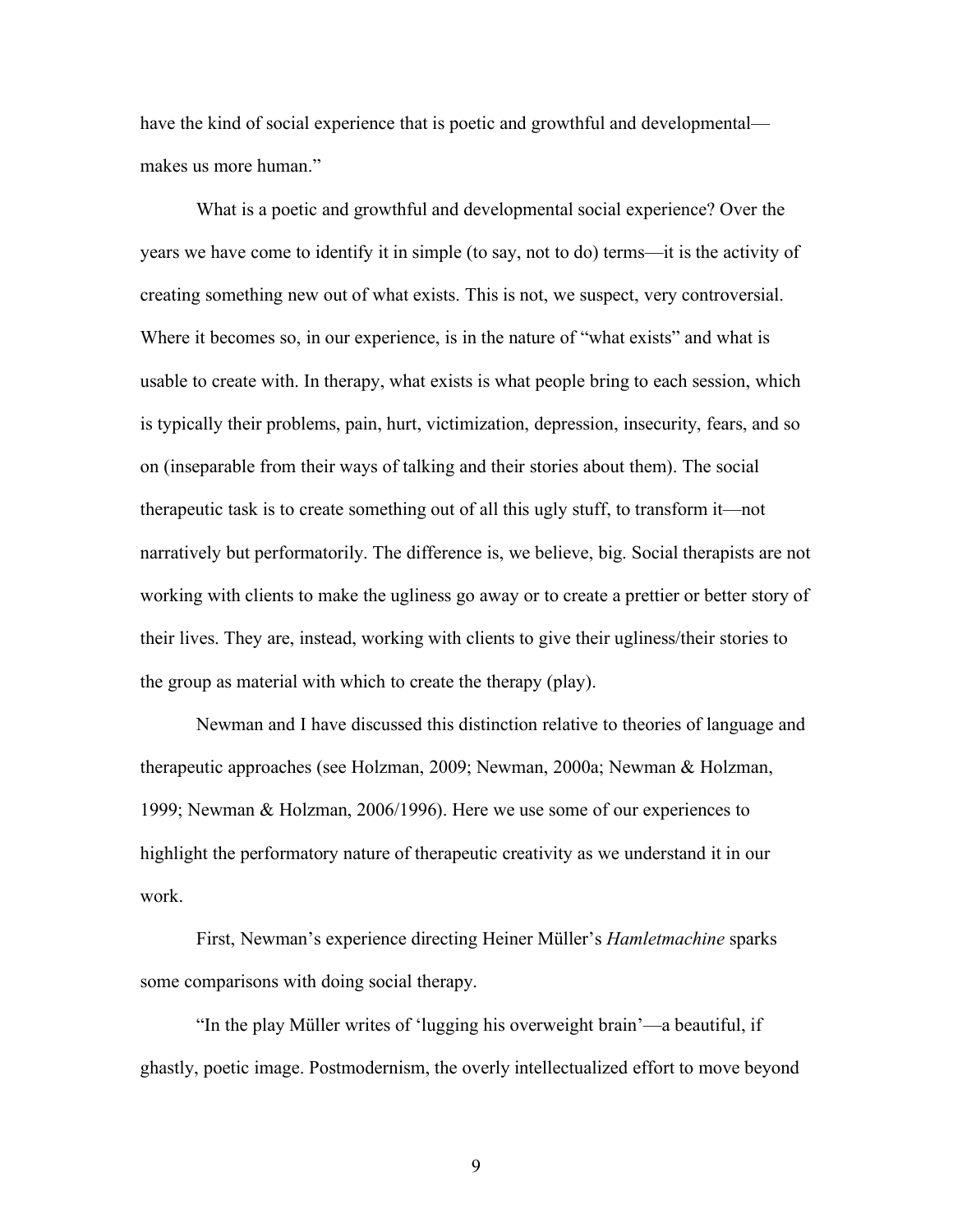modernism, is surely lugging modernism's overweight brain. And indeed, so is Müller, the brilliant poet, lugging his overweight brain. Müller is one of the great brains of the  $20<sup>th</sup>$  century, vet from the vantage point of lugging, it is merely overweight. His brain is a cancer and it killed him long before his death. The work that I try to do hopes to revive him not simply by doing his plays, but by doing something with his plays. To me, theatre is as least as much a way to help people grow as therapy is. I'm trying to get Heiner Müller to grow because I think his work is brilliant in the spirit of deconstruction that calls out to destroy everything. That touches me and I think that's marvelous. My own vision, in psychology as well as in theater, is to take what's being destroyed, what's being smashed into a million pieces, and create something with it. So Müller is someone whom I feel very close to because he makes it possible for there to be something for me to work with. He destroys everything. My concern is to build with all the garbage, with all the crap. That's my theatrical, poetic vision—to take the garbage of the world and not make it look good, not put a lot of fancy smelling stuff on it or shape it up, not to do what's done on Broadway where crap is made to look beautiful and therefore mislead people and mis-teach people politically. What I try to do is political theater that shows that we have to learn how to create with the crap that we have inherited. Because this is our working material. And no mental act, in my opinion, can turn crap into anything but crap, though we can create with it as the material.

That's what therapy is all about. That's what people bring into therapy after all, and it is what we expect them to bring in. They bring in that which has been destroyed, which they call by various names, but fundamentally they call it 'my life.' They bring in their pain, their destroyed lives, their destroyed visions. They bring these lives into a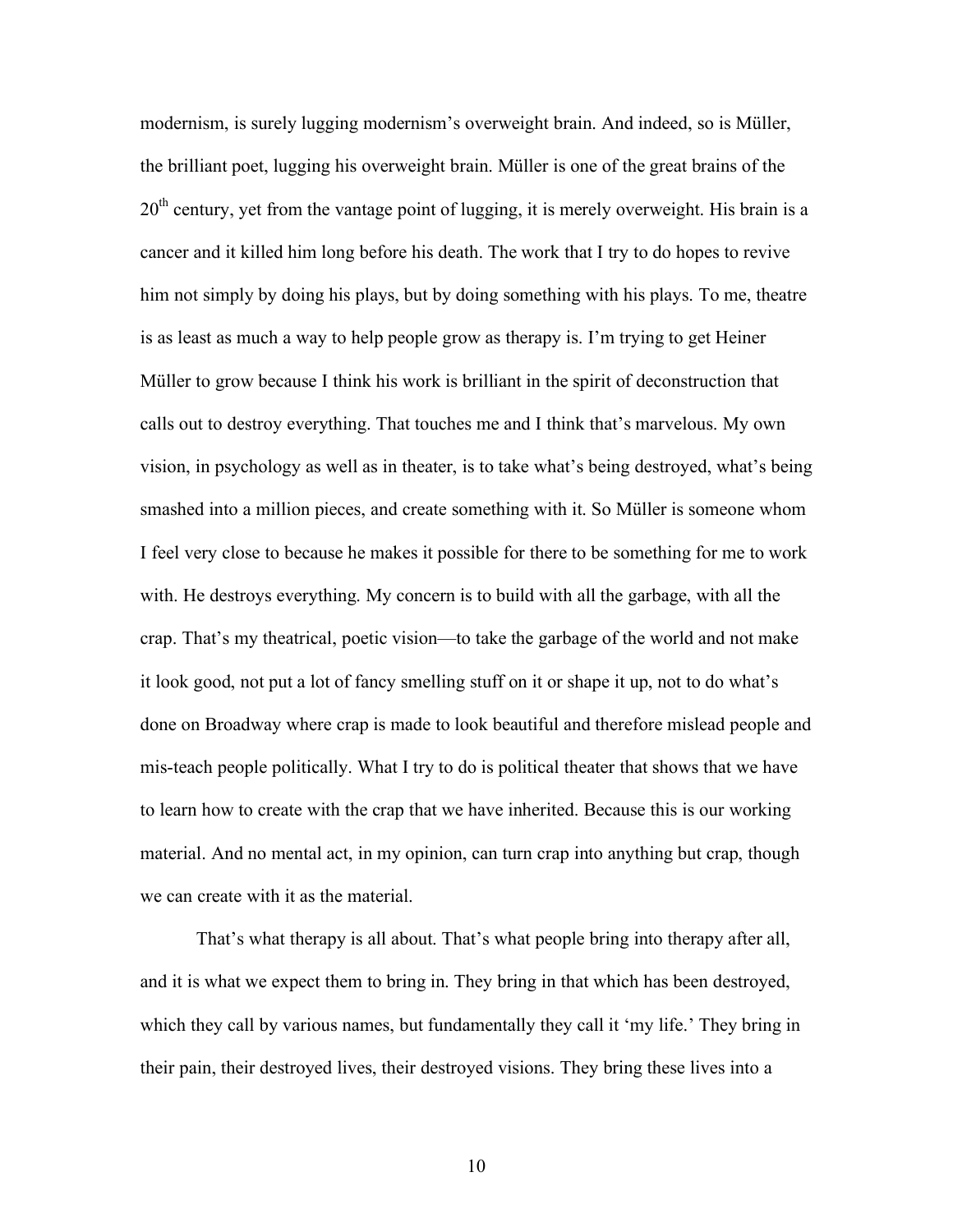therapy room and they share them with other people in the group in what I think is a wonderful act of love. And then we take that terrible, ugly stuff, which is for all of us in varying degrees who and what we are, and the work I try to do is to help people create something out of that. 'Let's build something with that.' And that's a play. That's as much a play as anything I put on the stage. Social therapy groups are fantastically interesting plays—week after week a different play. The only difference is that we don't sell tickets to watch them and we don't do a video of them. But they're plays."

As a trainer and teacher, I (Holzman) work social therapeutically to create something new out of what exists. Often the topic and substance of what I'm training people in or teaching is social therapy, which means that people are involved in learning social therapeutics—the method—social therapeutically. The class or workshop (the group) has to create the learning environment by using "what exists" (the material, their histories, responses, understandings, and so on) in order to learn (about) the method. They are creating, in Vygotsky's words, "simultaneously the tool and the result" (Newman & Holzman 1993; Vygotsky 1978).

This raises some similar and some different issues from the therapy activity. The desire to "get it" is similar—and in an educational setting to be asked to suspend this goal can be particularly frustrating for some. An individualistic bias/strategy is operative as well. Going into therapy, the working assumption is that the way to get help is to talk about oneself; in the case of students entering classes and seminars, they are consumed with what they themselves will get out of it. Unlike in therapy, where people expect to talk about how they are feeling, educational settings are generally constructed as emotion-free zones. One's fears of not knowing or looking stupid, competitive feelings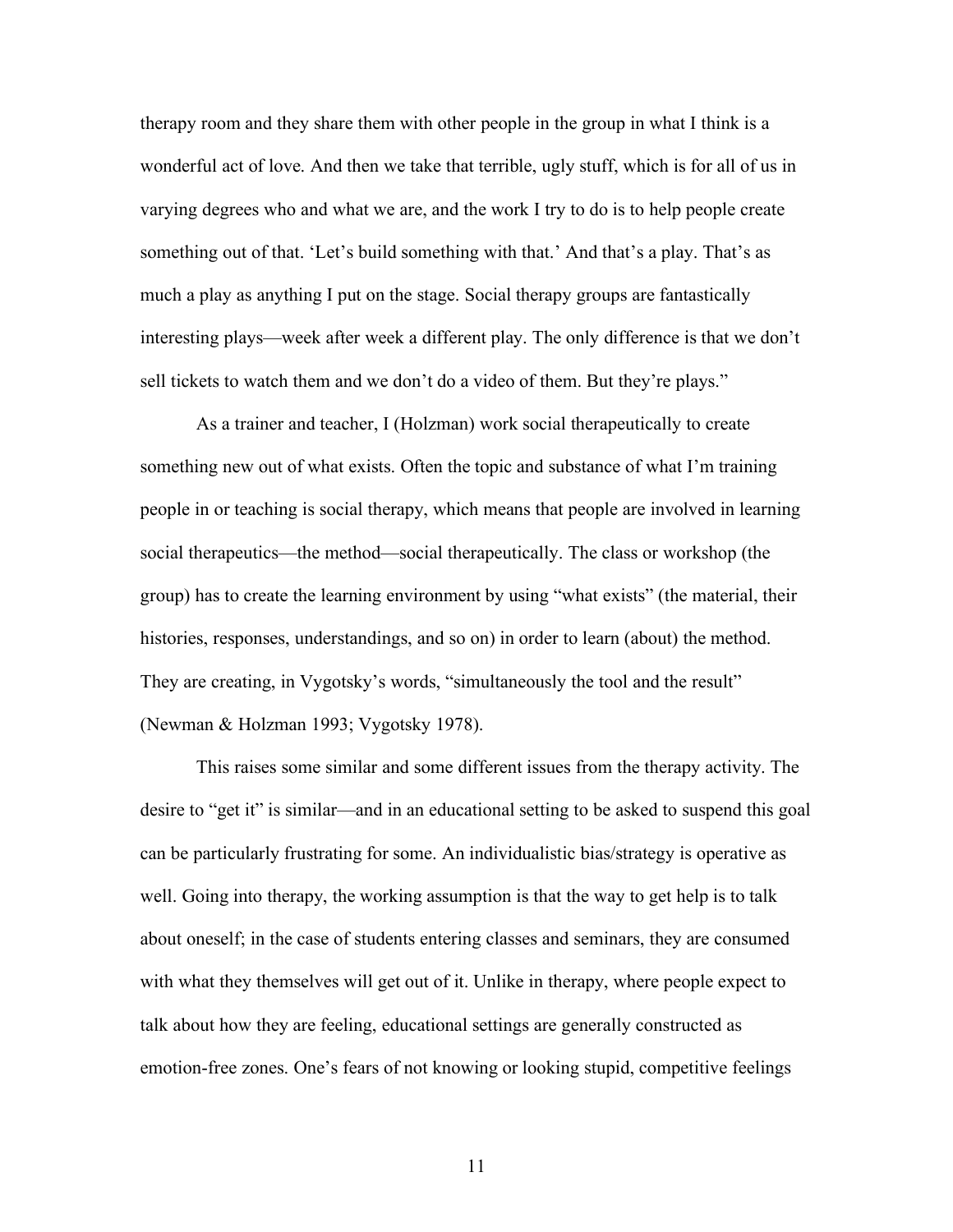towards others, the frustration and anxiety that accompany boredom and lack of concentration —all these and more are not usually related to as material that can be made use of in learning. All of us have been very well socialized to see therapy and education as they have been constructed through their institutional and popular discourse, which makes these working hypotheses completely understandable, and challenges to them quite a provocation.

Creating development "out of garbage" was difficult to contemplate for a group of educators and psychologists whose country had gone through an intensely violent civil war during the 1990s. In my work with them, they told painful personal stories of death, destruction, bewilderment, loss of meaning and paralysis. It seemed from the telling that they had repeated these stories very often. At the same time, when I invited them to perform their lives "on stage" they were fully and playfully creative and improvisational. Without the stage, they spoke from their scripts. The challenge was, could they create *with* their scripts; could they perform off the stage as well; could we play with their stories together and in doing so transform the pain they were talking *about* into a performed conversation, whose meaning (and meaningfulness to all) was in its creating and not in any aboutness; could we create something new with the "garbage" of the world? Raising these questions used and built with the material they had already given to the learning environment. Through this activity, we discovered together that as a group they were not willing to transform their activity from "telling the truth" about their lives into performing their lives conversationally. The group consensus was that garbage is garbage; you cannot create with it. Many of them felt that all they now had of their own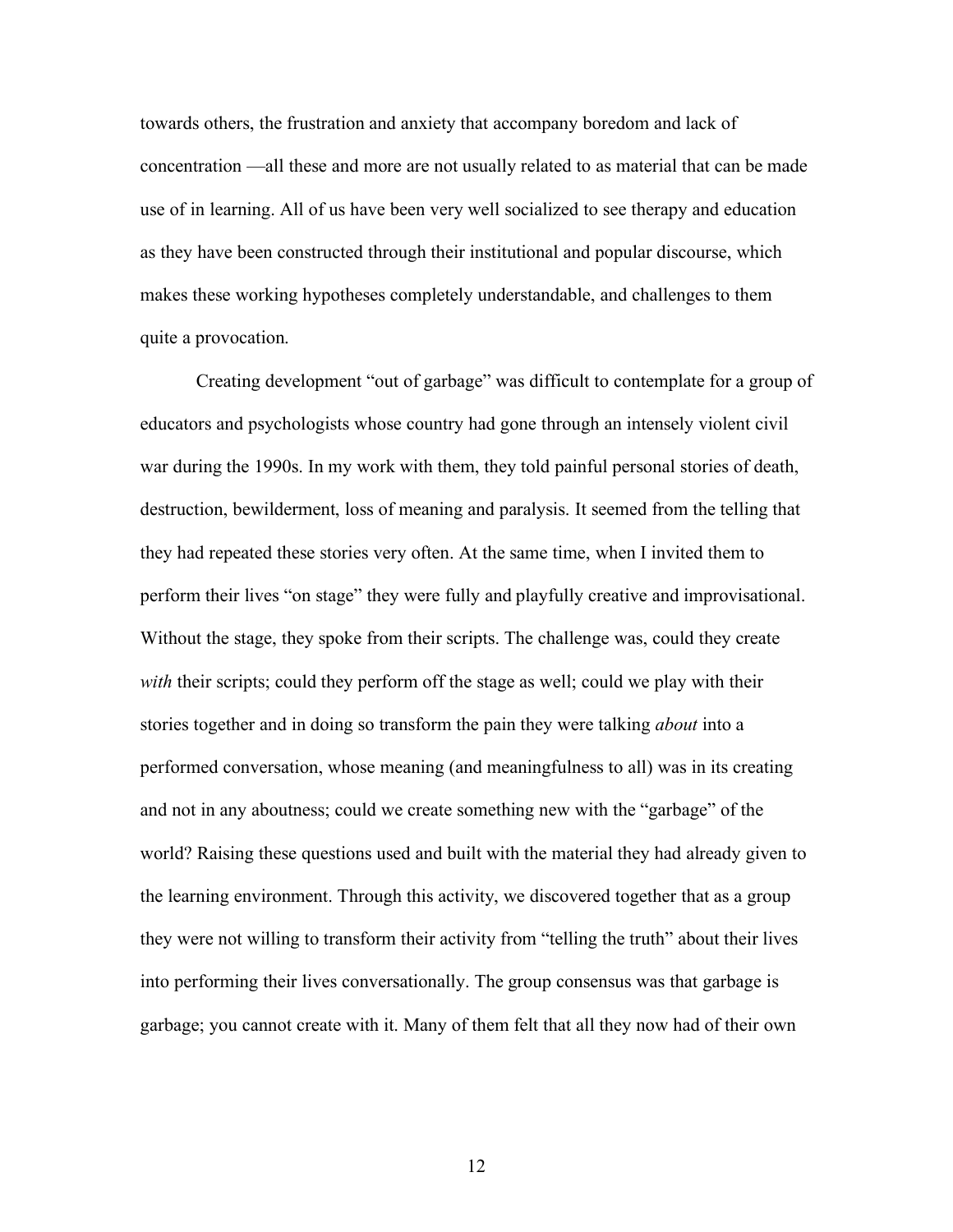was their pain and loss and they were not about to give it up. They would tell their story but not share it. They would narrate but not perform.

It is tempting to see this shift from talking to performing conversation in terms of scripted and improvisational performance—don't! In therapy sessions, classrooms and training workshops, we all have our roles and our lines. The social therapeutic work is to collectively take these roles and lines and in some nuanced way create something new. Again, Newman's way of understanding theatre helps make this point:

"Actors get their roles in the play. Now they know what their lines are, just as we know what our lines are in life. And the actors say those lines. But that's not the creative part of the play. The creative part of the play is what the ensemble does. The creative part is the relational part. It's how people say things to each another and exactly how people move when they say them. That's improvisational and there is tremendous variation in it. The creative and developmental element in theatre is finding a way—after you've discovered your role— to abandon your role. Learn your role well. Accept it. Internalize it. Now forget about it. You've got to go beyond it if you want to create something. Move beyond it to create. In therapy as well. We work hard to learn who is there in the therapy room in order to create something together that is bigger than any of us and what we brought in. That is a strong similarity between roles, scripts and improvisation in terms of what goes on developmentally in theatre and therapy."

#### Discourse 2

# by Holzman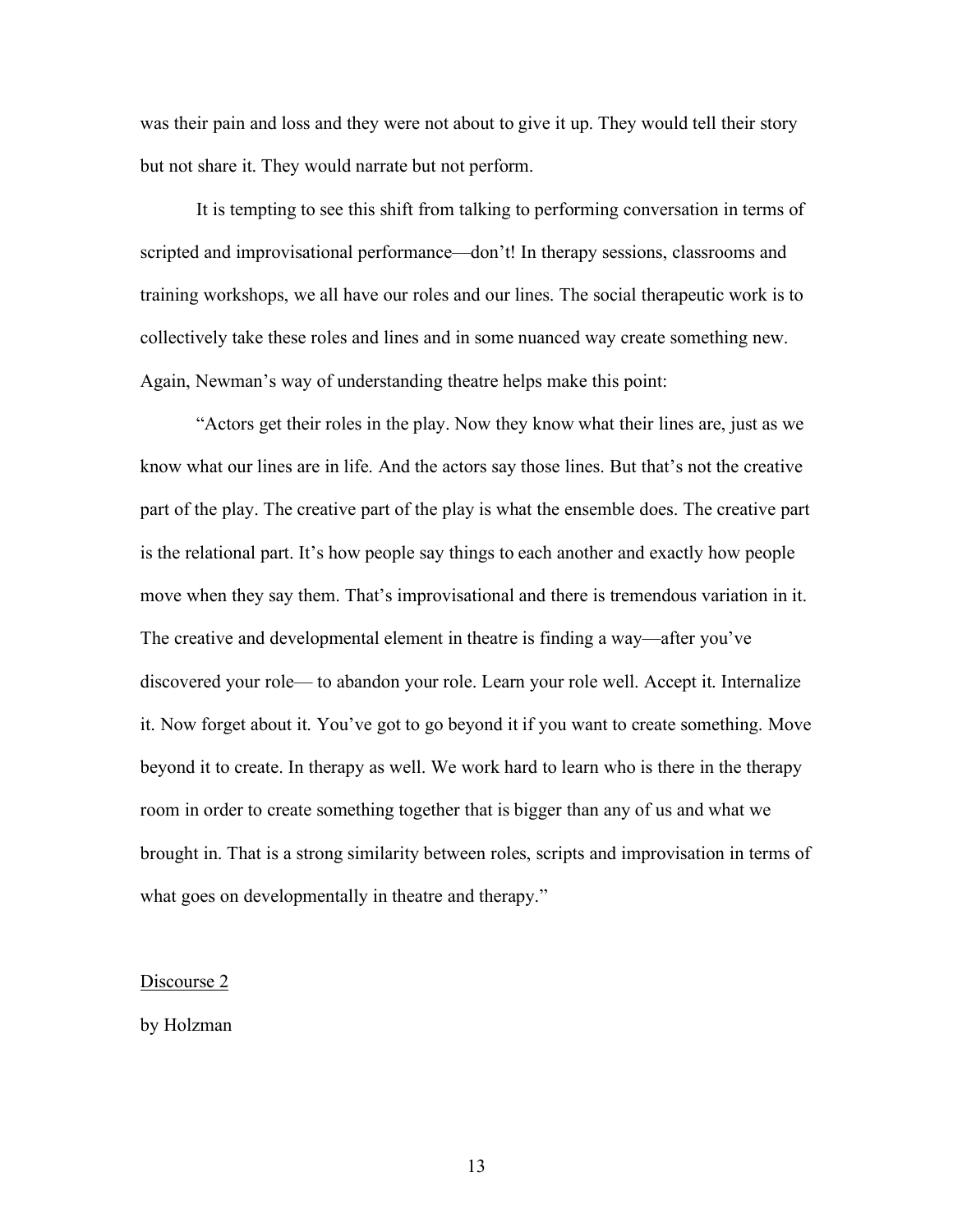Developmental psychology tends to relate to culture in one of two ways. Within the broad mainstream of the discipline, culture is considered to be a factor in human development, that is, something that influences the developmental process. Within constructionist and cultural-historical psychology, development *is* cultural, in that what it means for children to develop is that they adopt ("appropriate") the culture that they are born in to. My own perspective is that human development consists of both the appropriating and the creating of culture, and that their dialectic interplay is what is most interesting and relevant to understand. That is one way I see the social therapeutic activity of transforming narrative into performance.

Vygotsky's writings on development, learning, and play, and language and thought have shaped this way of seeing (no doubt, working with social therapy has equally, if not more, shaped how I understand his writings—the simultaneous shapings being an instance of appropriating and creating culture). These processes are, for Vygotsky, cultural-historical and *collectively produced*, accomplished through "a collective form of working together" (Vygotsky 2004, p. 202). Vygotsky's zone of proximal development (zpd) is for me the prime example (Holzman 1997; 2009; 2010). Young children and their caregivers together create the zone by their activity (playfully and creatively imitating and completing each other's speech, movements and actions). Before school age, children's learning is seamless with their everyday activities, which are nearly all playful. Not only do they spend a lot of time playing in the sense of what adults identify as children's play (free play, pretend play), but with caretakers and older children they also play speaking and reading and making dinner and getting dressed, etc.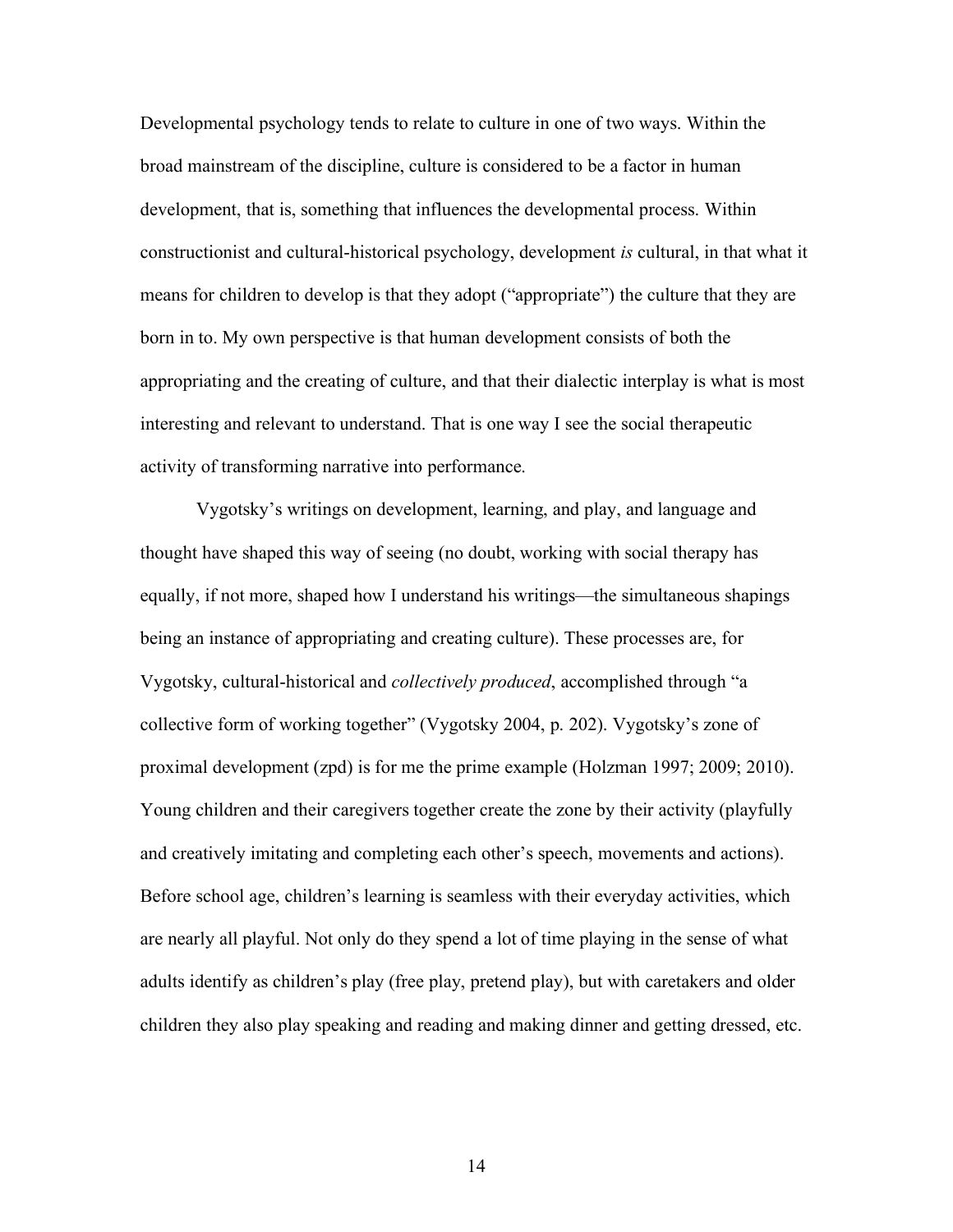This kind of play (and, thereby, learning in early childhood) is performatory, that is, non-didactic, non-cognitively based, and non-individuated. Fifteen-month olds who do not yet know the language of their family perform as speakers of it; two-year olds who are not literate perform as readers; three-year olds who know nothing of perspective or representation perform as artists. The performatory zpd supports them doing things they don't yet know how to do; it activates what Vygotsky referred to as "the child's potential to move from what he is able to do to what he is not" (Vygotsky 1987, p. 212**)**. In the performatory zpd children develop because they are both who they are and beyond, or other than, who they are at the same time. This is akin to Vygotsky's notion that play is developmental for children because it is when they act as if "a head taller" (Vygotsky 1978, p. 102). Perhaps the collective form of working together in early childhood is better identified as a collective form of playing together. It is a playing together in which culture (i.e., the "stage" and the performance) is created and simultaneously appropriated.

With respect to language, this means that speaking as performance (performed conversation) precedes and makes possible speaking as narrative (talking about things). (While psychologists have noted that narrative is a rather late development in childhood, as far as I know they have not explored the performatory nature of pre-narrative speech.) And once narrative begins, it pretty much takes over in most people's lives. This is the socio-cultural-historical "presenting problem" for social therapy. Adults speak narratively. To grow emotionally, they need to learn how to do speaking as performance. The group needs to create a performatory zpd in which they, with the support of the therapist, can do what is beyond and not known to them (as young children do): take their ways of speaking and listening to each other—their narratives and stories and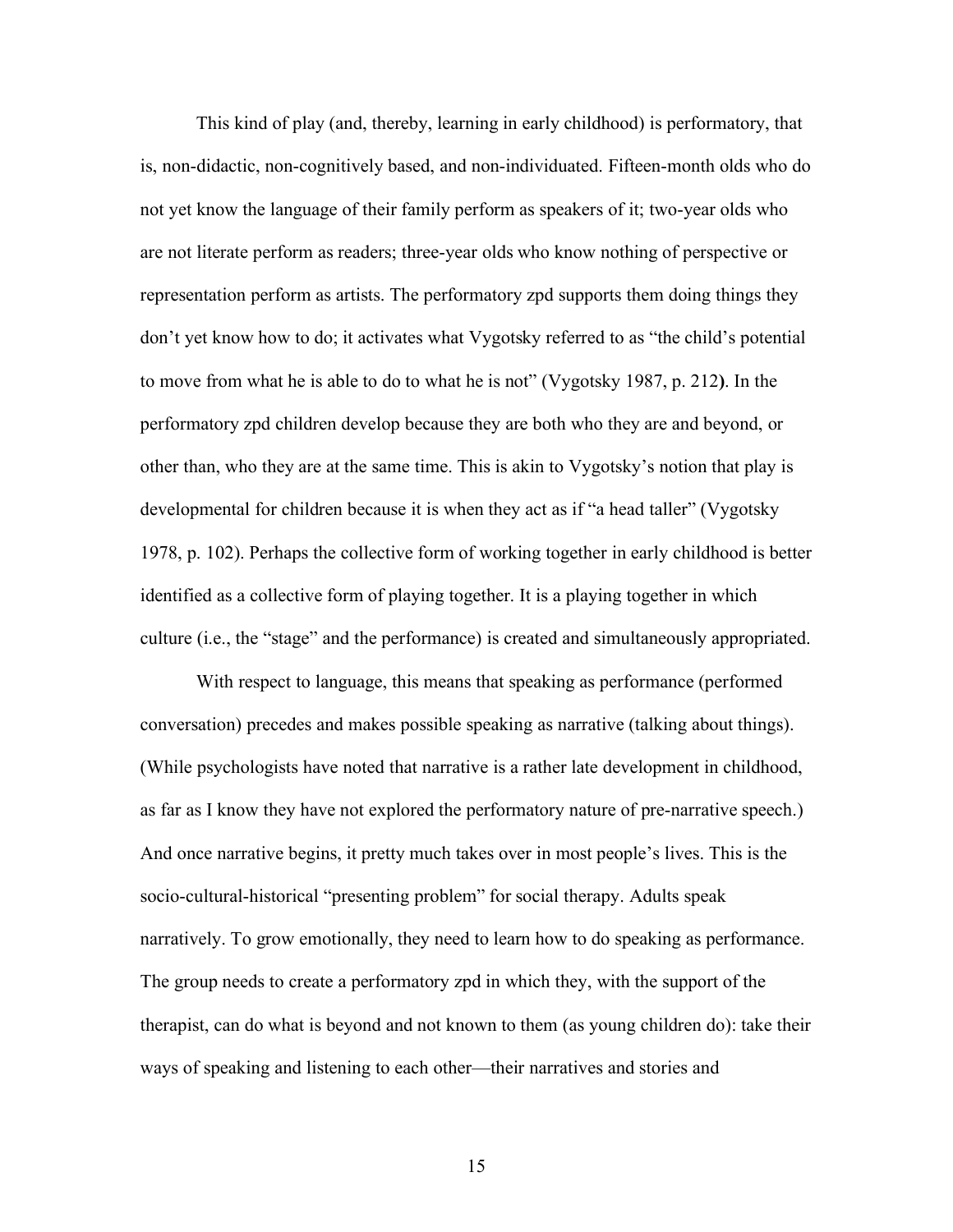accountings—and use them to create a new kind of conversation, a conversation that is not merely spoken, but performed. The process of this transformation (creating the therapy play) creates in the group new ways to understand and relate to talk and to emotionality. It is emotional growth by virtue of the group growing.

# Discourse 3

# by Newman

In "Where is the Magic in Cognitive Therapy? (a philo/psychological investigation)," a chapter in *Against and for CBT* (Newman 2009), I wrote what might be the most complex sentence I ever intentionally created. I called it Sentence NAD: (Not a definition) and it goes like this:

Within a performatory (as opposed to a cognitive) modality (community), we (social therapy/social therapists) seek to help create a pointless dialectical (a mixture of Plato's and Marx's) group conversation (a conversation oriented toward discovery/creation) in order to generate a new game (a Wittgensteinian game) which completes (in a Vygotskian sense) the thinking, and is itself (by magic, a.k.a. art) a performance (though more activity than an action). (p. 229)

I didn't have the chance to unpack the sentence in that chapter, but will do so now. *"Within a performatory (as opposed to a cognitive) modality (community)…"*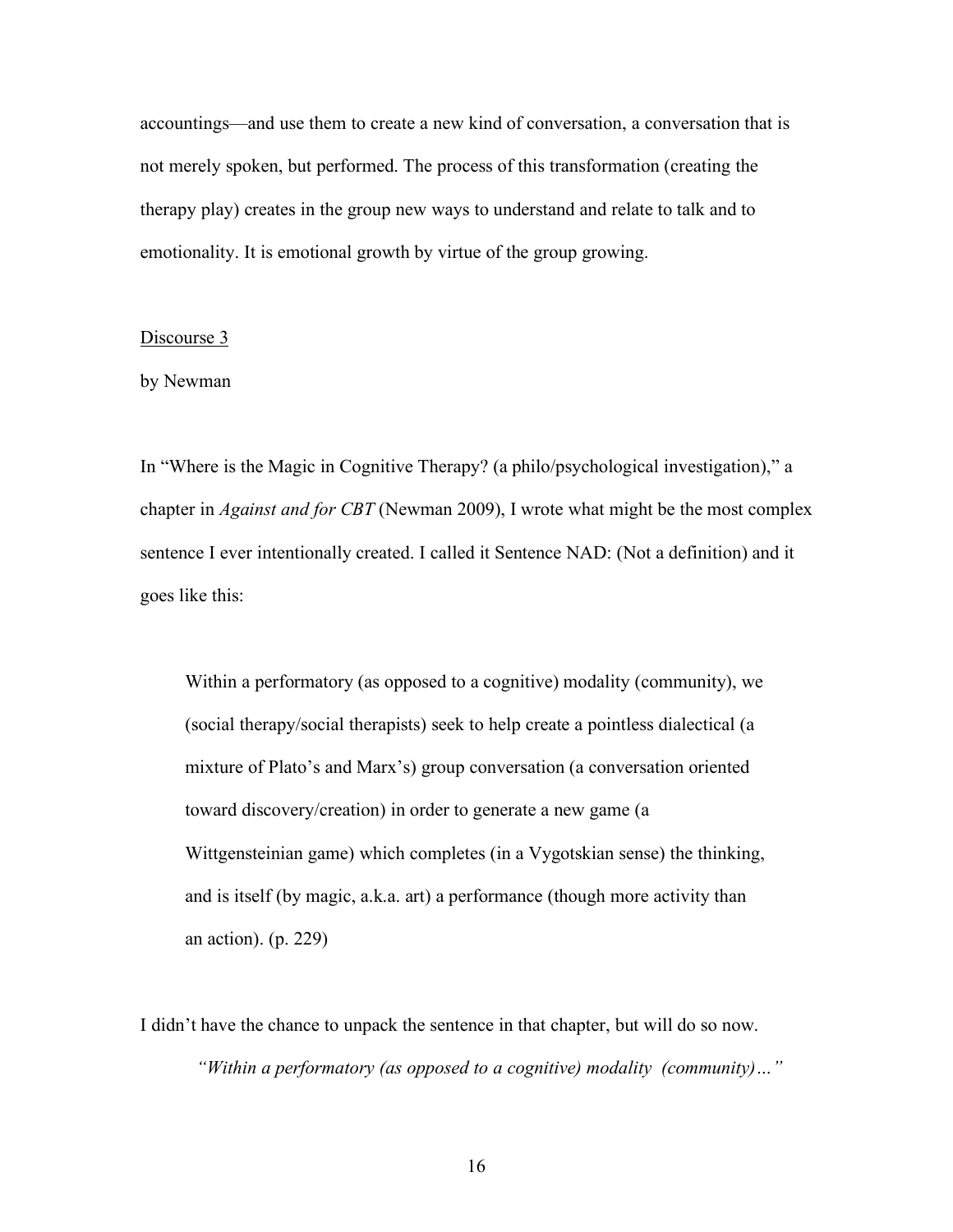Much as very traditional psychoanalysis attempts to overcome this hard fact, *all* therapy is done in a historical spacio-temporal environment. Classical social therapy is carried out in a self-consciously organized community which could be identified as a synthesis of a 70's-style therapeutic community, a 60's-style alternative school community, an activist progressive political community, and an avant-garde political theatre community begun in the late 60s (in the midst of the mini-upheaval that now bears the label "the Sixties").

It is now, some forty years later, of substantial size, located in various places throughout the world (plus cyberspace) with thousands of people with varying degrees of interest in one or many of its varied forms. All of those involved are hardly the same. It is not a cult. Indeed, it is not even remotely cultic. Most members of the community have no idea what other members of the community are doing. It has been designed to be (and succeeds in being) methodologically and structurally *disconnected*; it is what we call a *practice of method* (Hood [Holzman] & Newman 1979).

That our critics persist in calling it a cult shows their need and indeed international society's need to comprehend something by way of connectedness.

*"…we (social therapy/social therapists) seek to help create a pointless dialectical (a mixture of Plato's and Marx's) group conversation (a conversation oriented toward discovery/creation)…"*

The classical social therapy group is roughly made up of 25 people (the more diverse, the better) who gather weekly with a therapist/leader/facilitator and an assistant. Most of the members have "been through" or are still going through individual therapy, in some cases at one of the social therapy centers.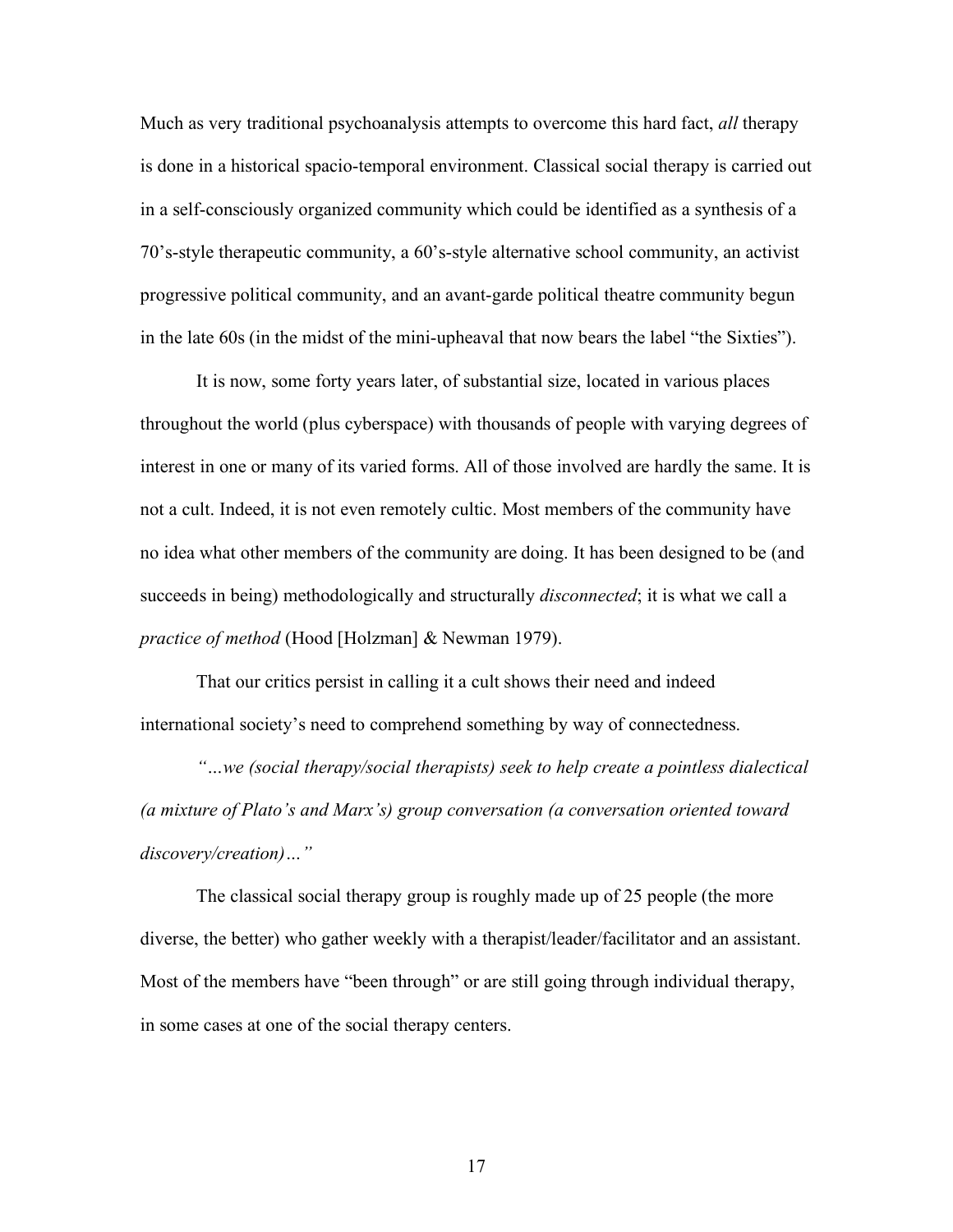The group is asked to form themselves as a therapeutic environment which could help the members with their emotional problems. In almost all cases, this soft directive is misheard and seen as an opportunity for individual members to get individual therapeutic help (a relatively traditional form of traditional group therapy).

The early stages of group social therapy (perhaps years) is devoted to conversation intended to clarify this distinction. But the group (made up of individuals, after all) never quite abandons its individualistic drive. So even after years of working together, individuals in the group will attempt to come to group "seeking help" with *their own* problem at home, at work, with a lover, etc. As the group develops a longer history it will tend all the sooner to have a group recognition that they have gone off in the "wrong" direction. The group then returns, though often begrudgingly (and characteristically via the therapist), to collectively building an environment for helping individuals.

How is the above description pointless activity, or equivalently, how does the group do this?

This is unknown. But pointless conversation is recommended. Pointless in that the group's engagement in conversation, the activity of conversing, is what creates the group. What the group talks *about* makes little difference. *How* the group talks about it makes a great deal of difference.

Do emotional concerns tend to dominate, as opposed to, let's say, quantum physics? Yes. Unless the group happens to be made up of all and only quantum physicists (which is rare – indeed, it has never happened). But typically emotional issues will dominate. But when and if individual members slip and slide toward individual problem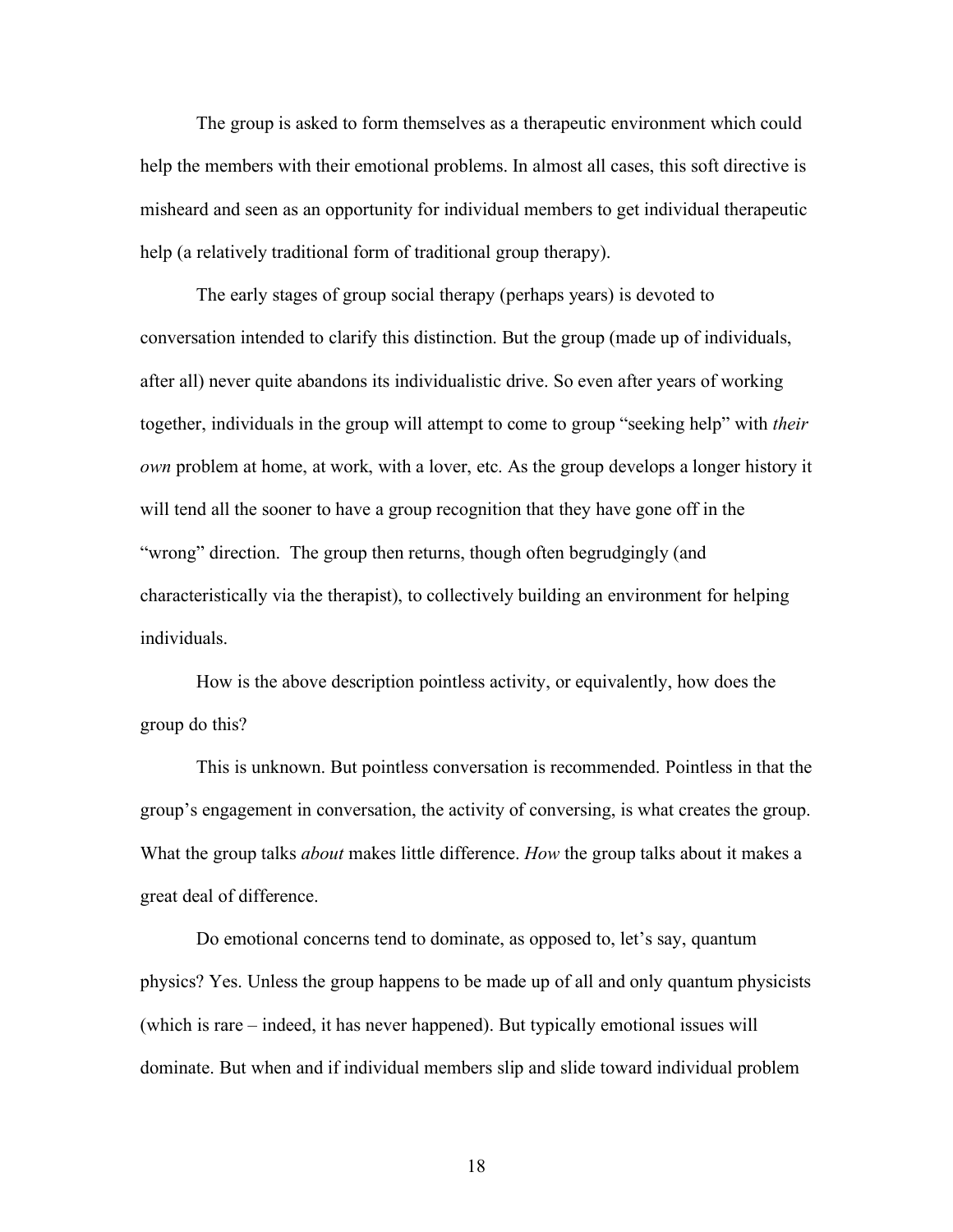solving, the social therapist will politely (sometimes not so politely) reconvene the group as a group attempting to create an environment for helping people with their emotional problems.

Such is the performatory dialectic of the classical social therapy group. It is the dialectic of classical Marxist theory and workers seeking higher wages, the dialectic of art theory and making art, the dialectic of theory and practice.

*"… in order to generate a new game (a Wittgensteinian game) …"*

Wittgenstein's notion of a "language game," which could just as easily be called a "life game," is, properly understood, central to fully appreciating postmodernism (at least in its psychological expression) for it gives performatory dominance to the ever-present activity/abstraction dialectic. Within our legitimate culture everything said is related to as both something said and something said about something. Philosophers of language have searched for exceptions but in ordinary language usage this paradigm (the denotative) dominates and with this dominating paradigm comes the corollary that what is said is more what it is *about* than it is the activity of saying. Wittgenstein's notion of the language game challenges this long-standing paradigm at its very heart and soul.

*"… which completes (in a Vygotskian sense) the thinking…"*

Vygotsky, who died of tuberculosis in his thirties in the 1930s, was a brilliant Soviet psychologist with a keen and revolutionary interest in educational development. Social therapy has considered the applicability of his ideas to *emotional* development. Amongst the many things we have discovered in Vygotsky's writings is his recognition of and sensibility to the classical mind/body problem. Moreover, he offers a solution to it in his insistence that what the mind creates is indiscernible, separate from what the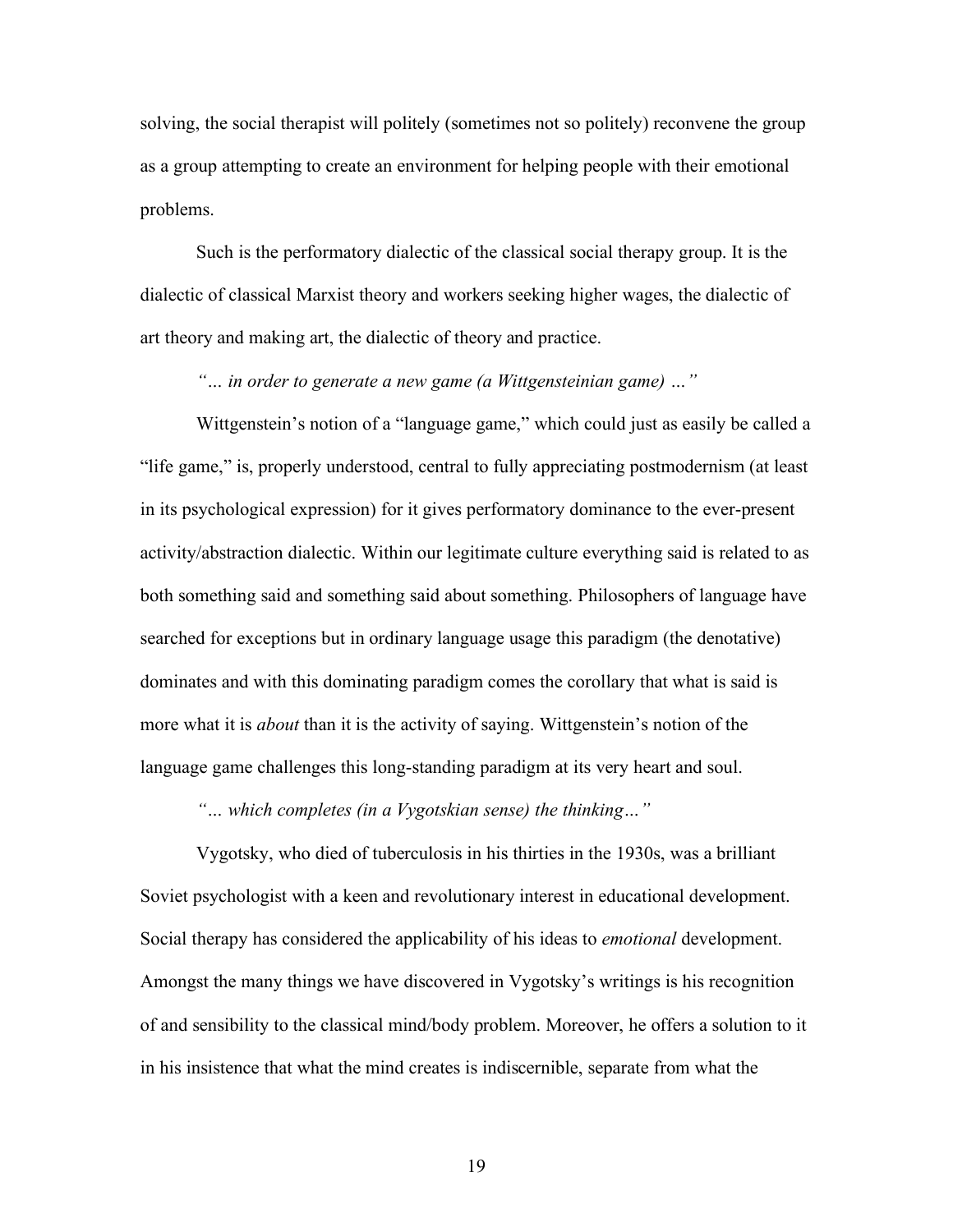listener "completes" in her or his hearing. Hence, there is nothing to be connected, for discourse is essentially social.

*"… and is itself (by magic, a.k.a. art)…"*

Art, even in classical terms has (we believe) always been seen as the "connectedness" of the "disconnected." Science, as well, especially in late modernist times, has also come to be seen as the "connectedness" of the "disconnected," e.g. quantum physics.

*"… a performance (though more an activity than an action)."*

Aristotle and many of his late modernist followers seem more focused on *an action* as a particular expression of a particular thought process. Social therapy focuses more on the activity (of either the individual or the group) than on the particularistic action.

#### Endview

The origin and evolution of social therapy over the decades has been humanitarian and, thereby, political. The philosophical conundrum it has dealt with—"What is going on in therapy that makes talking about one's inner life helpful when there is no such thing as an inner life?"—has contributed immeasurably to whatever effectiveness it has had in ameliorating privatized emotional pain and activating the human capacity to create development. We have come to understand that talking about one's inner life is therapeutic because and to the extent that it is a socially completive activity and not a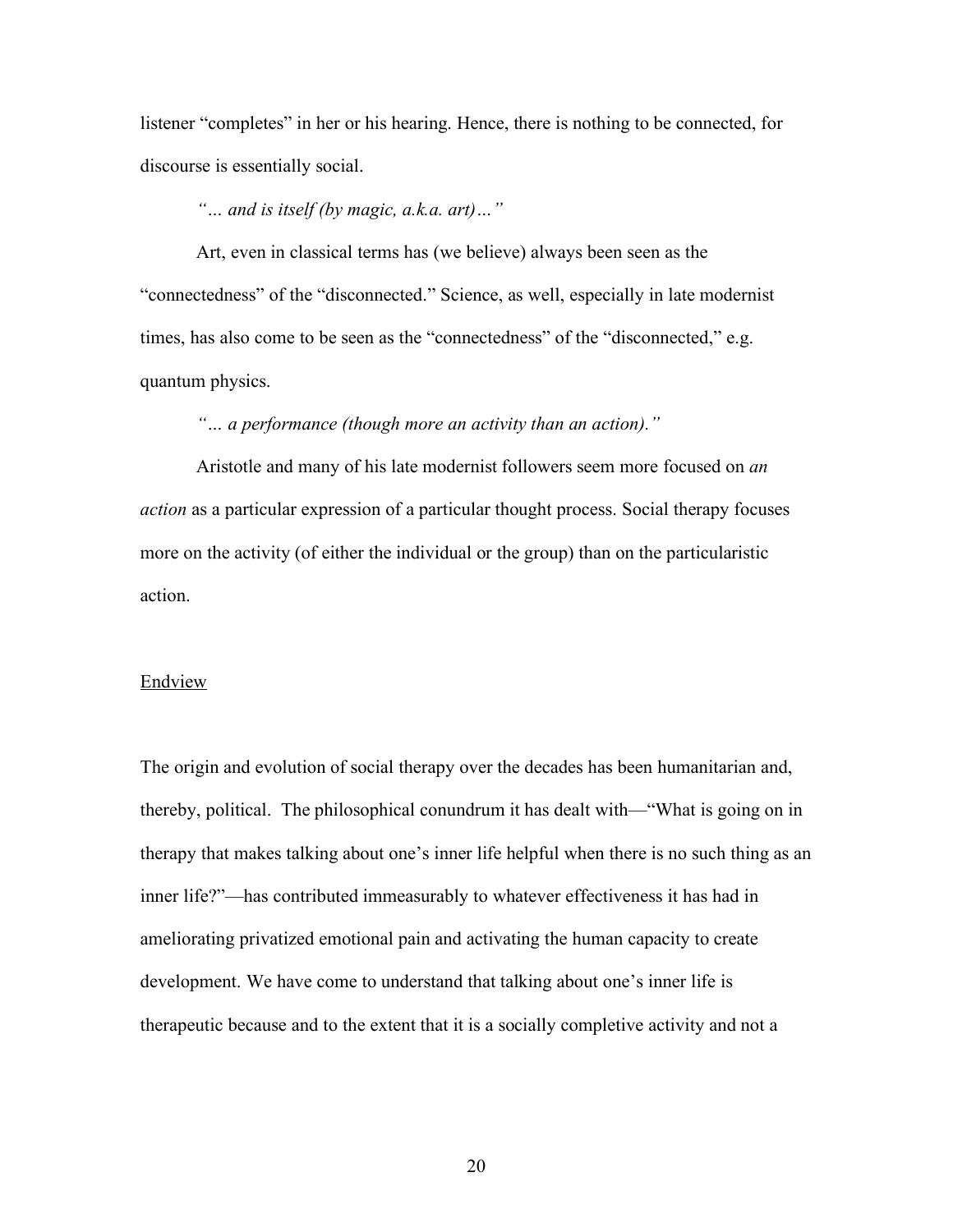transmittal of private states of mind, a performance and not a representation, a non-causal connection, a completion that is as ongoing as people choose to make it.

One of the formal functions of the social therapist is to say, "I think we have to stop." We think we have to stop.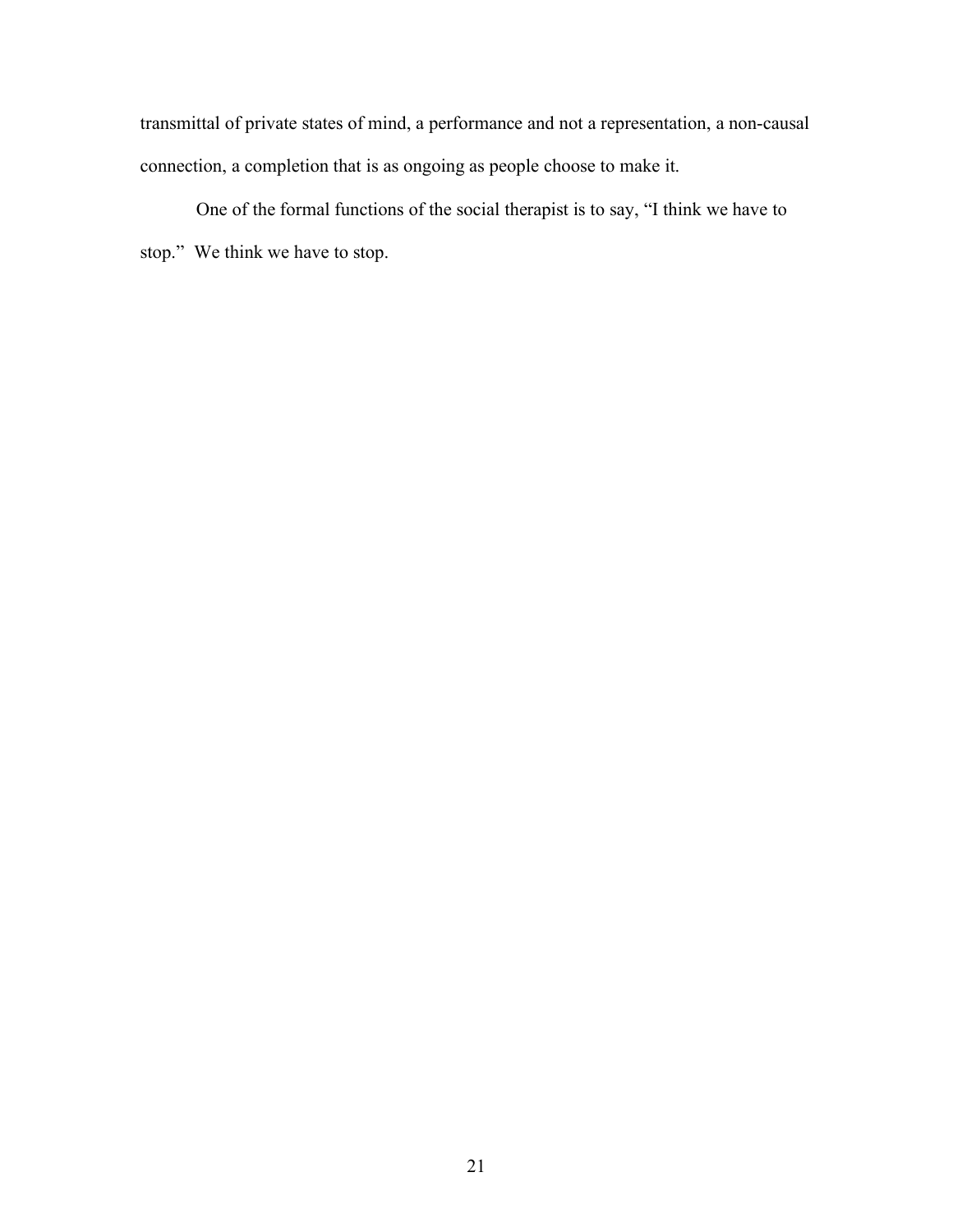- Baker, G. P., 1992. Some Remarks on "Language" and "Grammar," *Grazer Philosophische Studien,* 42*,* pp. 107-131.
- Feldman, N. & Silverman, B., 2004. "The let's talk about it model: Engaging young people as partners in creating their own mental health program" in K. E. Robinson (Ed), *Advances in School-based Mental Health, Best Practices and Program Models*. New Jersey: Civic Research Institute.
- Holzman, L., 1997. *Schools for Growth: Radical alternatives to current educational models*. Mahwah, NJ: Erlbaum.
- Holzman, L., 2006. Activating Postmodernism, *Theory & Psychology,* 16(1), pp. 109- 123.
- Holzman, L., 2009. *Vygotsky at Work and Play*. London and New York: Routledge.
- Holzman, L,. 2010. "Without creating zpds there is no creativity" in C. Connery, V. John-Steiner and A. Marjanovic-Shane (Eds), *Vygotsky and Creativity*: *A cultural-historical approach to play, meaning-making and the arts*. New York: Peter Lang Publishers.
- Hood [Holzman], L. & Newman, F., 1979. *The Practice of Method: An introduction to the foundations of social therapy.* New York: Practice Press.
- Lobman, C., 2005. "Yes And": The uses of improvisation for early childhood professional development, *Journal of Early Childhood Teacher Education,* 26, 3, pp. 305- 319.
- Lobman, C., 2010. "Creating developmental moments: Teaching and learning as creative activities" in C. Connery, A. Marjanovic-Shane and V. John-Steiner (Eds),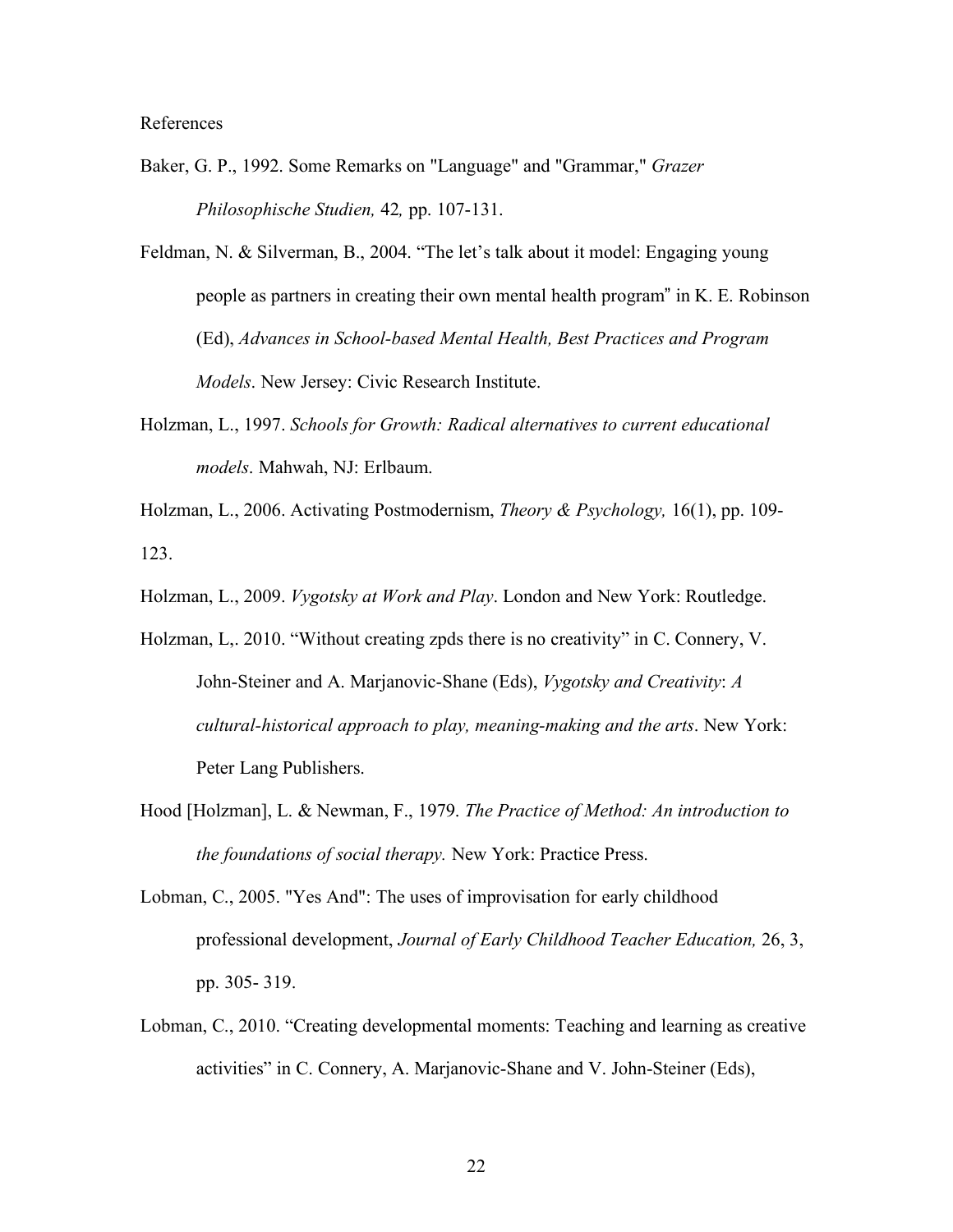*Vygotsky and Creativity: A cultural-historical approach to play, meaning-making, and the arts*. New York: Peter Lang Publishing.

Marx, K. & Engels, F., 1974. *The German Ideology.* New York: International Publishers.

- Massad, S., 2003. Performance of Doctoring: A philosophical and methodological approach to medical conversation, *Advances in Mind-Body Medicine,* 19(1), pp. 6-13.
- Newman, F., 2000a. "Does a story need a theory? (Understanding the methodology of narrative therapy)" in D. Fee (Ed), *Pathology and the Postmodern: Mental illness in discourse and experience*. Thousand Oaks, CA: Sage.
- Newman, F., 2000b. "The performance of revolution (More thoughts on the postmodernization of Marxism)" in L. Holzman and J. Morss (Eds), *Postmodern Psychologies, Societal Practice and Political Life* [pp. 165-176]. New York: Routledge.
- Newman, F., 2009. "Where is the magic in cognitive therapy? (A philo/psychological investigation)" in R. House and D. Loewenthal, (Eds), *Against and for CBT: Towards a constructive dialogue?* Ross-on-Wye, UK: PCCS Books.
- Newman, F. & Holzman, L., 1993. *Lev Vygotsky: Revolutionary scientist.* London: Routledge.
- Newman, F. & Holzman, L., 1997. *The End of Knowing: A new developmental way of learning*. London: Routledge.
- Newman, F. & Holzman, L., 1999. Beyond Narrative to Performed Conversation ('In the beginning' comes much later)", *Journal of Constructivist Psychology,* 12,1, pp. 23-40.